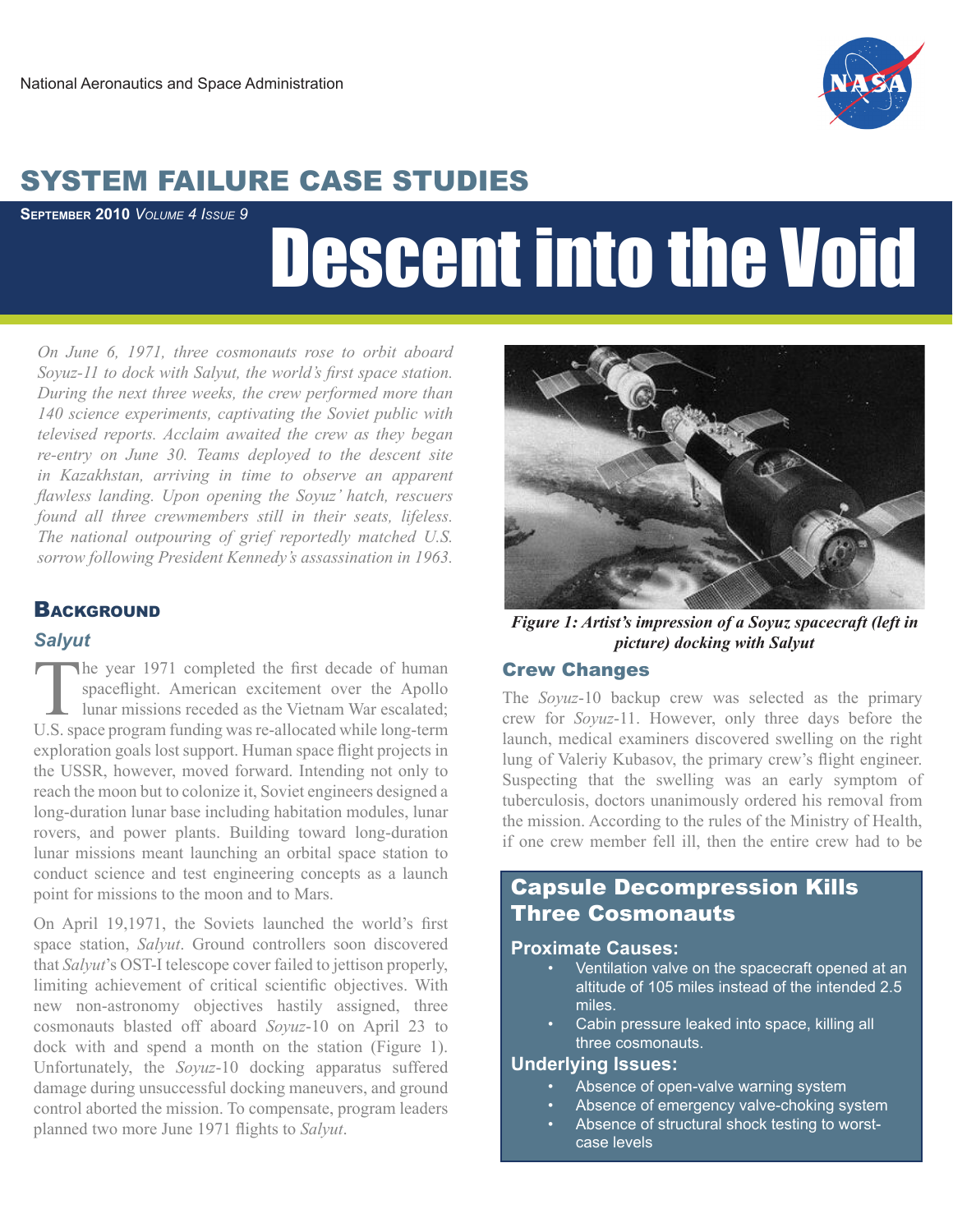

*Figure 2: Cosmonauts Dobrovolskiy, Patsayev, and Volkov were last-minute replacements for the primary crew.*

replaced – not just the ailing cosmonaut. On June 4, 1971, Georgiy Dobrovolskiy, Viktor Patsayev, and Vladislav Volkov became the primary crew (Figure 2). Ironically, Kubasov later discovered that his malady was merely an allergic reaction not tuberculosis. He and his crewmates would be spared as a result.

#### What Happened? Success aboard *Salyut*

On June 6, 1971, the *Soyuz*-11 crew launched into Earth orbit and docked with *Salyut*. They began an ambitious science experiment schedule, exercised, and appeared to enjoy their weightless environment. For the first time, Soviet citizens could watch televised reports from the crew, who showed high morale and collected pioneering data. While on orbit, the cosmonauts performed cardiovascular experiments, tested visual acuity, and measured radiation exposure. Biological experiments involved tadpoles, flies, and algae as well as maintaining plants in a small greenhouse built into *Salyut*. In addition, the crew used gamma-ray telescopes to collect data from celestial bodies and performed studies pertaining to weather and Earth resources. In total, the cosmonauts finished more than 140 experiments, the most ever conducted on a Soviet space mission. Yet all was not well; discord grew between individual crewmembers as glitches and emergencies challenged them. Earthbound cosmonaut capsule communicators mediated several authority clashes between the three men. Stress intensified on June 16 when a strong smoke odor broke out on *Salyut*, and the cosmonauts jostled to act independently or assert authority. The smoke was traced to an electrical cable fire; backup power was selected and the smoke abated. The crew remained concerned enough to request ending the mission and returning to Earth. Yet ground control judged *Salyut* to be safe. They ordered the station ventilated and experiments resumed. The extended mission and onboard stress affected crew performance; mission doctors expressed concern for the crew's physical and mental health. The men now rarely used exercise equipment meant to maintain

muscle conditioning, and had abandoned *Salyut*'s exercise track because its use shook solar panels and antennas. Volkov, in particular, became increasingly irritable and exhibited mental errors. Ultimately, the State Commission ordered the mission shortened by six days. *Soyuz*-11 would now return home 24 days after launch on June 30th. Despite difficulties, the mission thus far was considered a huge success. The cosmonauts had collected more scientific data than any other mission to date, became the first crew to dock with and inhabit a space station, and surpassed the 18-day world record for continuous spaceflight.

#### Descent and Depressurization

On June 29, the three cosmonauts transferred mission materials from *Salyut* to *Soyuz* in preparation for the return to Earth. After the crew closed the hatch between the descent vehicle and the orbital compartment, the "hatch open" caution and warning panel light did not turn off. Tired and worried, Volkov radioed to ground control, "The hatch isn't pressurized, what should we do, what should we do?" Once the descent module separated from the rest of the spacecraft, that hatch would be exposed to open space (Figure 3). A cosmonaut capsule communicator instructed, "Don't panic. Open the hatch, and move the wheel (to engage the hatch latches) to the left to open. Close the hatch, and then move the wheel to the right 6 turns with full force." Finally after several attempts and exceeding 6 wheel turns, the light went out. The crew then lowered the pressure on the other side of the hatch in the orbital module to verify the hatch was sealed. After completing the tests, Dobrovolskiy undocked the ship and navigated around *Salyut* for photographs. Three Earth orbits later, he announced to ground control that the 'Return' indicator light was on. Ground control replied, "Let it be on. It's correctly on. Communications are ending. Good luck!" Communications would never be regained. The engine was programmed for a seven-minute retrofire. Automatic re-entry began as ground control lost radio communications with the crew; their fate would be discovered by landing site rescue teams.

The rescue squads that deployed to the assigned landing site observed the vehicle's flawless landing, but when they opened the hatch, they found the three cosmonauts had died.

#### Unanswered Questions

Crew autopsies revealed that each man had blood in the lungs, nitrogen in the blood, and hemorrhages in the brain – signs that somehow, the capsule had depressurized and the cosmonauts had suffocated. When recovery teams examined the descent vehicle, they noted the radio transmitter was manually switched off and all cosmonauts had unfastened their shoulder straps. One of two ventilation/equalization valves was found open 10 mm and pyrotechnic powder traces were found in the throat of the valve, supporting the theory that the capsule rapidly depressurized, asphyxiating the crew. A test was performed at the landing site to check the hermetic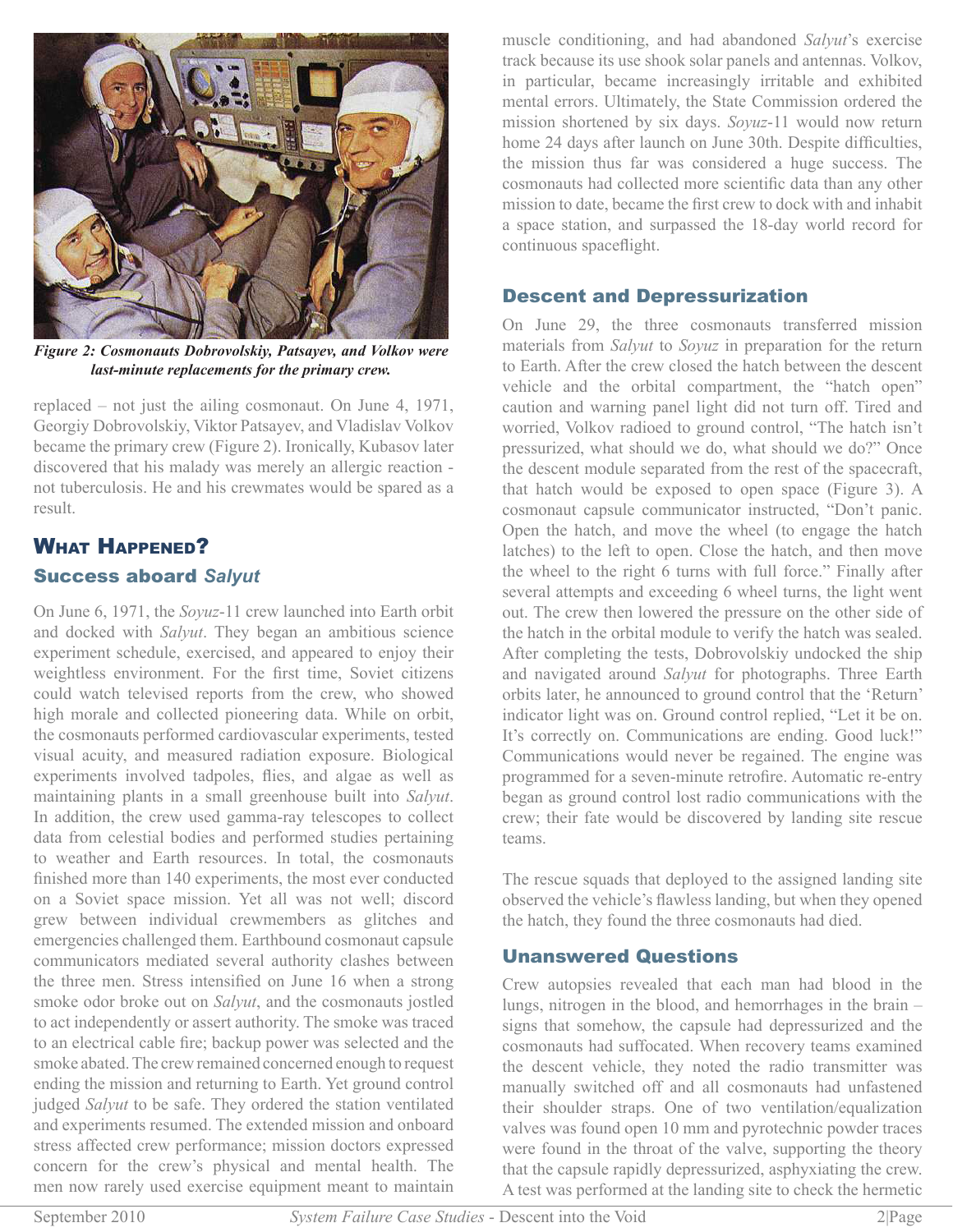seal of the cabin. Pressure tests of the cabin show a slight loss, but it took 1.5 hours for the cabin to fully depressurize with the valve closed. What had forced the valve to open too soon? At approximately 723 seconds after retrofire, the descent module separated from the service compartment and orbital module. This orbital/descent module separation exposed the ventilation/equalization valves and the pressure relief valve to vacuum. Then, contrary to design intent, the 6 pyrotechniccartridges and the 6 pyrotechnic bolts used to separate the orbital module from the descent module fired simultaneously instead of sequentially with a delay between the bolts and cartridges. The resulting off-nominal separation shock to the descent module opened on of the two ventilation/equalization valve and pressure regulator outlets to vacuum.

The on-board memory device (a magnetic tape system ironically named *Mir*) and voice tapes proved invaluable as investigators strove to reconstruct crew reaction to the leak. According to the memory device, separation of the descent vehicle from the orbital module and service compartment occurred at a 105-mile (170 km) altitude. Upon separation, pressure dropped to a near vacuum in just 112 seconds with a steadily increasing whistle. The crewmembers did not wear pressure suits (per three-cosmonaut design volume constraints) and would have been immediately aware of the escaping air. From the evidence of crew positions and spacecraft controls, it is theorized that the crew would have had a caution and warning panel light, "Leakage," come on with a corresponding audio alarm. Additionally, the crew would have felt and heard the rapid depressurization rate. The crew would have unstrapped to check that the manually operated orbital/descent module equalization valve and hatch overhead were closed. The men switched off the radio transmitters, probably to locate the hissing leak. Dobrovolsky was found tangled in his straps in the attempt to hold a crew checklist over the display panel. It was the best he could do; behind that panel and beneath his commander's seat, unreachable and uncontrollable by the crew, sat the failed, leaking ventilation/equalization valve (35 mm opening). Biomedical sensors showed that 4 seconds after the depressurization began, Dobrovolsky's breathing rate shot from 16 per minute to 48 per minute. Asphyxiation began and death occurred within 40 seconds of pressure loss.



*Figure 3: The descent module nominally separated from the other compartments when 12 explosive bolts fired sequentially.*

#### Proximate Cause

Pressure inside the descent module leaked into the vacuum of space when a pyrotechnic ventilation/equalization valve designed to open when the vehicle reached an altitude of 2.5 miles (4 km) instead opened at a height of 105 miles (170 km). In an effort to determine what caused the valve to open early, engineers simulated varying loads on the valve, and deduced that the pyrotechnic fasteners that should have fired sequentially during capsule separation from the orbital module and descent module fired simultaneously instead. The resultant force jarred a ball joint in the pyrotechnic valve mechanism loose. This forced the valve open and depressurized *Soyuz*-11. Other pyrotechnics blew a valve seal clear at about 4 km altitude per design intent to equalize cabin pressure with the atmosphere—but the prematurely open valve had already done so in vacuum. Analysis of automatic attitude control system thruster firings made to counter the force of escaping cabin pressure, along with the pyrotechnic powder traces found in the throat of the valve determined when the valve had malfunctioned, causing the depressurization.

#### Underlying Issues

#### Design Flaws

Once the equalization valve opened, the cosmonauts lacked a backup procedure or control mechanism to close it. They were aware of a pressure leak seconds after it began, but surrounding distractors would have slowed their search for its cause. Noise from the transmitters obscured the leak's telltale sound, and the earlier "hatch open" warning light could have misled them into thinking the frontal hatch seal was involved. The designers included a warning light to notify crewmembers when the hatch seal was insecure. The two ventilation valves (one for air in and one for air out), also paths to vacuum, lacked both a warning system and a closure mechanism. Designers may not have conceived of a failure mode forcing either valve to open and prematurely rupture the seal. Verification testing did not include the higher shock of simultaneous pyrotechnic fastener firing.

#### **AFTERMATH**

The deaths of the cosmonauts were felt by those who had already mourned the loss of cosmonaut Komarov in *Soyuz*-1, and reverberated worldwide across government space programs. While the Soviets were at first reticent to reveal the technical causes of the accident, a Soviet design engineer provided his NASA counterpart with key details in 1973 during preliminary meetings for the Apollo-*Soyuz* Test Project, which would launch two years later in 1975. NASA, in turn, provided information on the Apollo 13 mishap. This vital exchange of hard-won engineering knowledge began collaboration toward international partnership and mission successes that continue today.

In the near term, missions to *Salyut* were grounded. The *Soyuz*